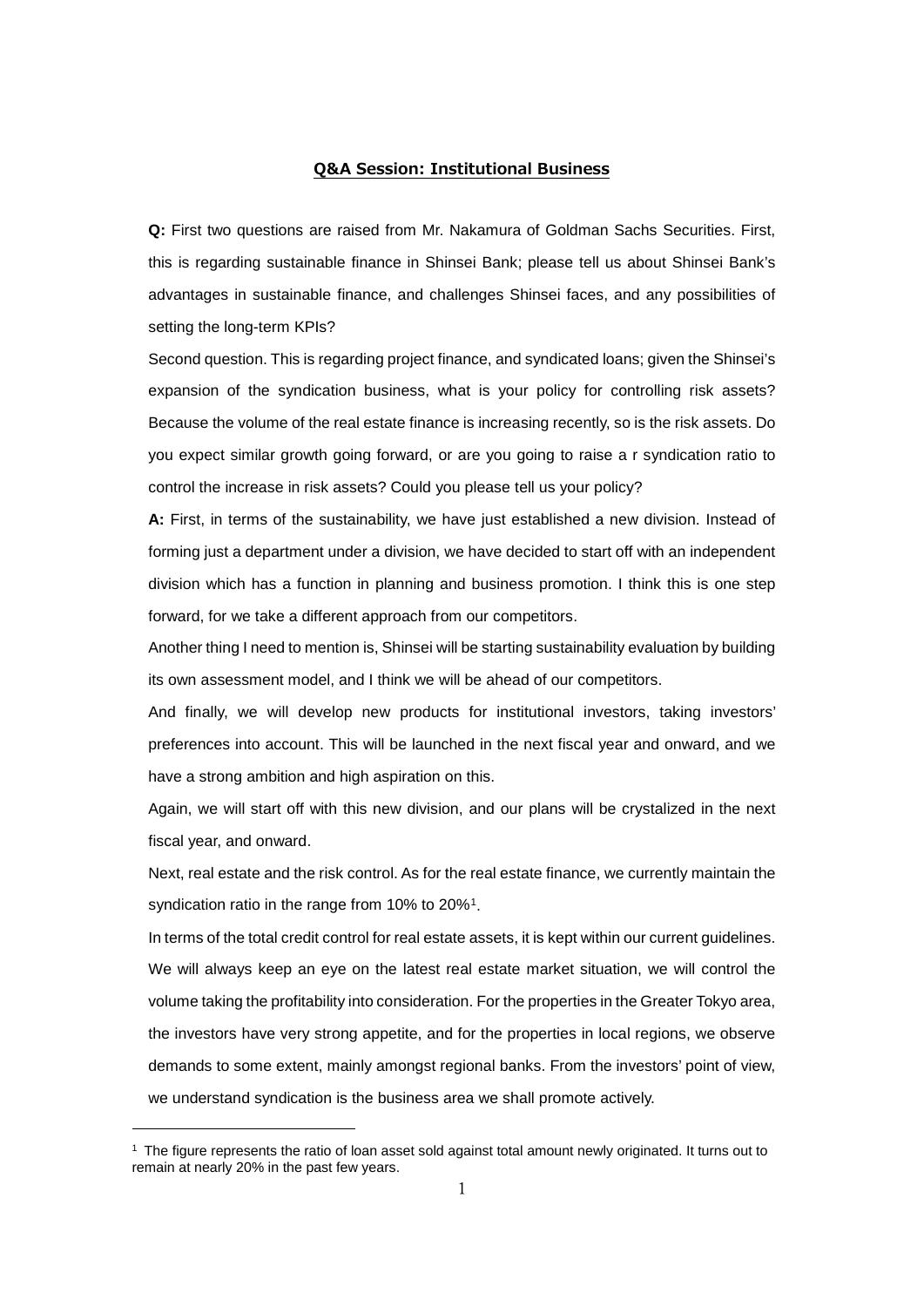**Q:** Thank you. Next question. This fiscal year, real estate finance is performing strongly. Given the expansion of infection of novel coronavirus, do you see any impact on the demand in the hotel sector?

**A:** Our exposure to hotel sector consists of approximately 10% out of total non-recourse loans. Up to January of this year, looking at the track record, it decreased by several percent in cash flow basis compared to last year, mainly because of the decrease of inbound tourists. For February and March this year, because of the influence of the novel coronavirus, this is expected to deteriorate further. On the other hand, as for non-recourse loans for hotels, leverage is relatively lower compare to other asset classes. This means we have enough equity cushion. At this point, we are not expecting a direct adverse impact on our loans. At the same time, we do understand these are volatile assets, we will monitor the future trend of the market very carefully.

**Q:** Why does Shinsei have strength in structured finance?

-

**A:** In one word, Shinsei Bank's human resource, or our talents. Since we used to be known as the Long-Term Credit Bank of Japan, we have been strong in structured finance, and as for the solar project finance, ever since the FIT system started, we have launched the initiative, and have been involved in the business. The business cannot be successful only with a strong front line, and our credit assessment section with good capabilities is also necessary, to lead in the structured finance field<sup>2</sup>. In both front line and in credit assessment, we have deep knowledge and expertise, and we have a rotation system of personnel resources in credit assessment and front line to improve our capabilities. That is why Shinsei is capable in this field compared to our peers $3$ .

**Q:** Regarding sustainability and ESG, you said you are going to extend this initiative to the entire institutional businesses. Specifically, what kind of business development are you considering?

<span id="page-1-0"></span><sup>&</sup>lt;sup>2</sup> Structured Risk Management Division and Real Estate Risk Management Division specializing in structured finance are the divisions in Shinsei responsible for risk management of the field, and Shinsei is dedicated to development of human resources in the risk assessment of the field.

<span id="page-1-1"></span> $3$  We have access to reach out to a wide range of projects including their sponsors and investors, and we understand we are capable of analyzing them.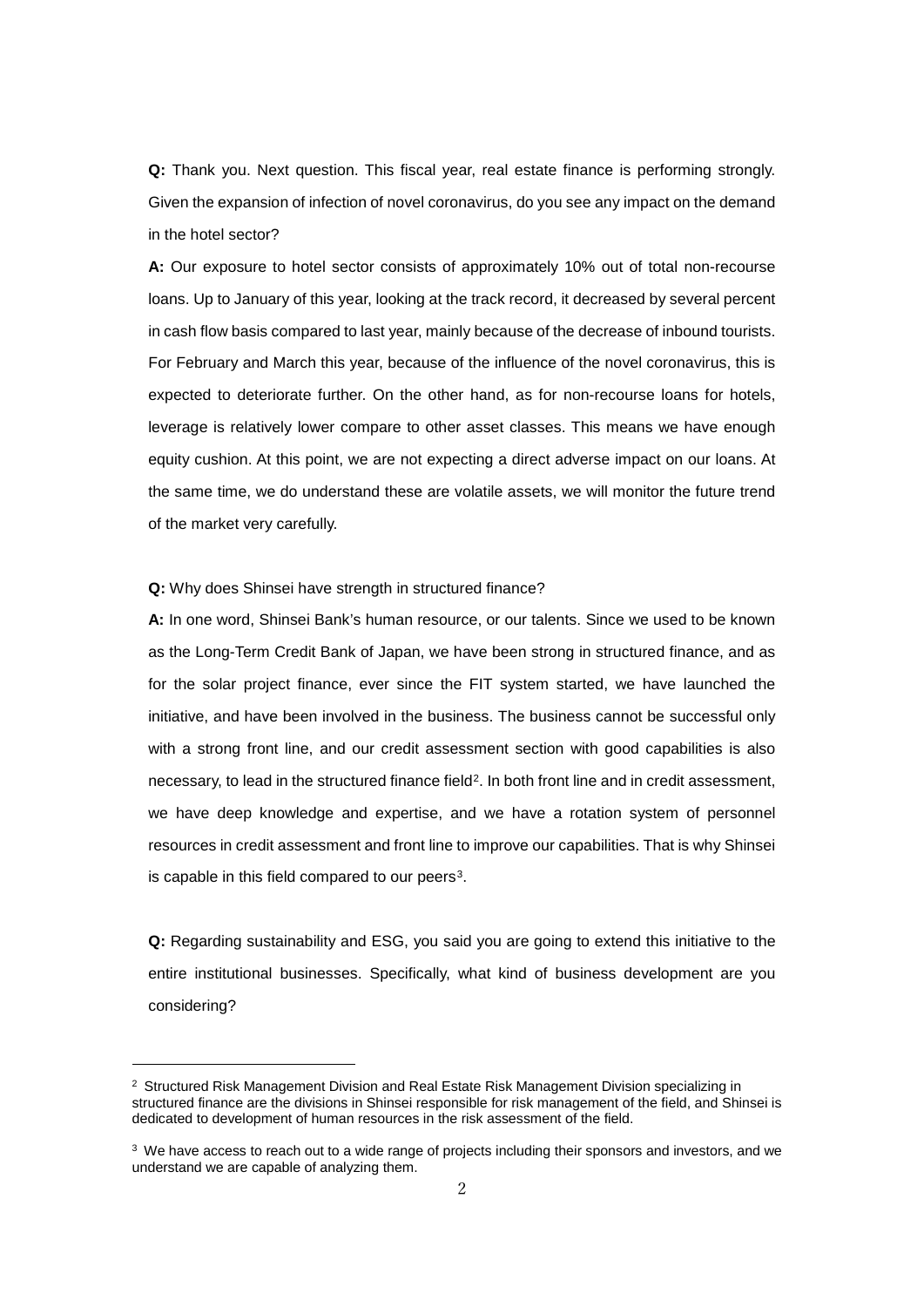**A:** The crux of our strategy, as a financial institution, is to utilize our framework of sustainability assessment to actively support businesses and companies that exert a positive impact to the society in the context of the environment and sociality, that is, so-called positive impacts. We support SMEs that contribute to environment or society by recognizing their efforts. Specifically, one of the methods in our mind is our loan products that support general corporations' efforts for the better society, or environment, for example, the positive impact loans or the sustainability-linked loans, these are the products we would like to implement. To achieve this, we need to have a proper assessment system and discipline. The evaluation or assessment system will need to be developed by the responsible division as soon as possible. I understand to reform the mindset of all employees involved in institutional business by this initiative is very important, and we would like to prepare this structure to crystalize in early stage of next fiscal year to commence implementing new loan products.

**Q:** This question is on Coal-fired thermal power generation finance. We would like to know the volume Shinse has been executing the loans in this particular sector, and what is your policy of the same going forward?

**A:** Coal-fired thermal power generation accounts for approximately 10% out of the total domestic project finance<sup>[4](#page-2-0)</sup>. We have our ESG policy that we will not provide financing to new coal-fired power generation projects in principle. However, you might ask us, "what about high-efficient power generation plants?" The social standards and/or evaluation criteria are still under discussion and yet ambiguous on this issue, and we will keep an eye on the outcome of the discussion and be cautious and prudent when dealing with such transactions. Basically, in principle, we will not engage ourselves in such transactions.

**Q:** You have mentioned about your strength in the syndication business. Who are the investors at this moment?

**A:** Life insurance companies, regional banks, and cooperative financial institutions are our major customers. Compared with the early days when we have launched syndication business, we have expanded the target and scope of investors, and nowadays, we think we have relationship with most of financial institutions in Japan.

<span id="page-2-0"></span><sup>4</sup> Out of the total of domestic project finance as at Dec. 31, 2019.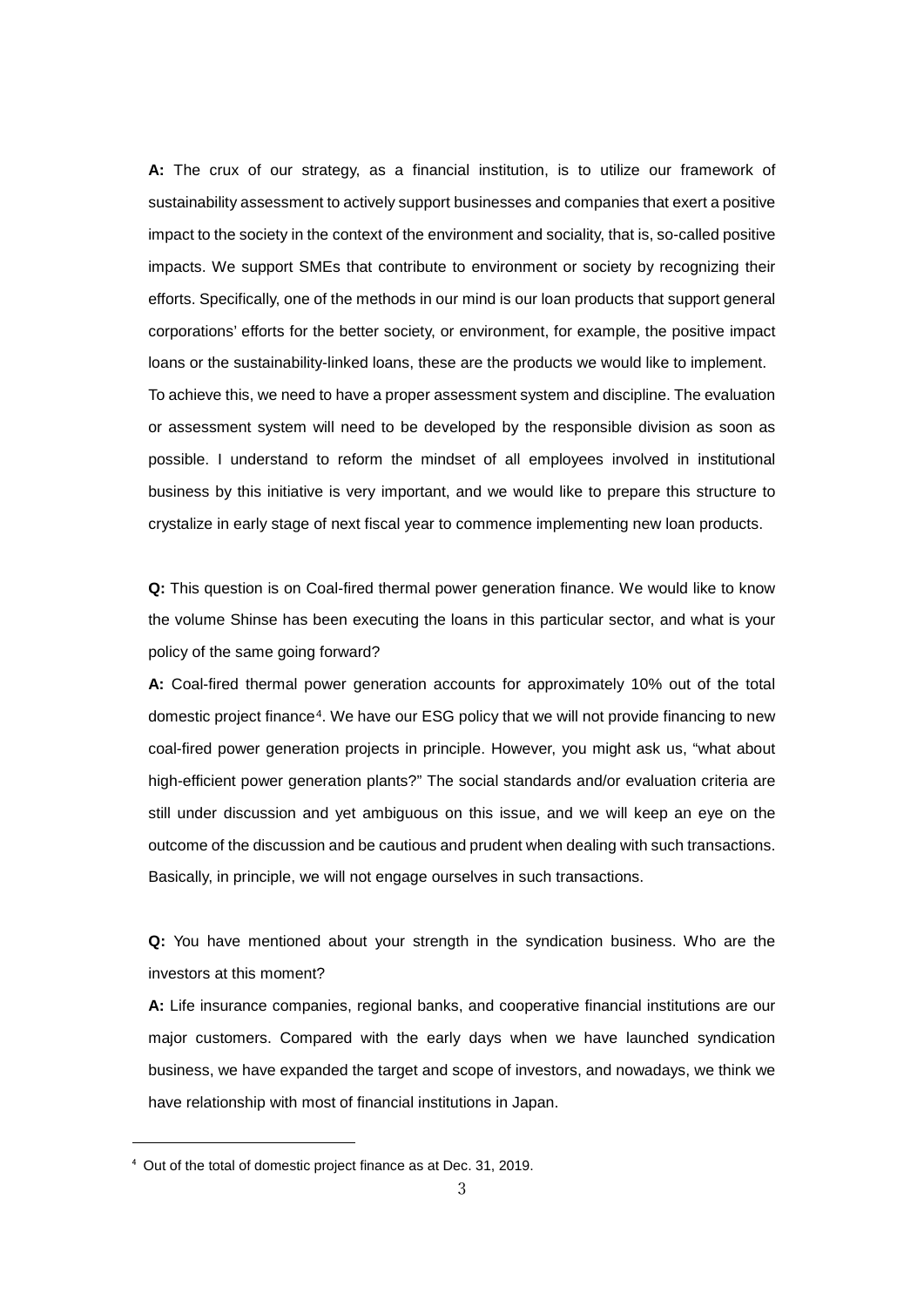**Q:** This is regarding the sustainable impact development division; could you elaborate about the new division including the number of team members, and skill sets, experiences, and/or expertise of the team members including the same of general manager?

**A:** We have four members. We are starting with a general manager with two belonging to the assessment department responsible for the development of the criteria, plus one member to look after the general matters. Next fiscal year, we will add the operation team and planning team and more members will join the team, the division will end up with perhaps 8 to 10 members. The general manager was recently in credit assessment section for the structured finance and was closely watching the project finance. All four members are female. That's how we are starting this initiative. Those who have a strong passion in this theme have become involved in this project.

**Q:** Regarding sustainability business, what is the assessment structure of Shinsei Bank? What will be the system for assessment or evaluation?

**A:** For the time being, we will refer to the international norms and rules made by international institutions. We will also include what is called transition to our framework, covering around the rim of the strict rules. We would like to support our clients to move forward to the "greener" field,<sup>[5](#page-3-0)</sup> making the society to move on to the same direction.

**Q:** Your bank is doing well in the specialty finance franchise. Is this area included in the presentation or not? How do you plan to grow your specialty finance business going forward? **A:** Well, in the presentation today I basically focused on the project finance area. Our project finance business has been expanding with our involvement in solar projects, however, I understand we are about to reach to a turning point because of the change in regulations<sup>[6](#page-3-1)</sup>. As I have mentioned in the today's presentation, there are many of new fields we can expect for demands, and by diversifying the fields rather than sticking on mostly to the solar like we have been doing, we would like to expand our structured finance franchise going forward<sup>7</sup>.

<span id="page-3-0"></span><sup>&</sup>lt;sup>5</sup> We support our customers' efforts to improve the sustainability of society not only by the assessment using snapshot at the time of transaction, but also by conducting continuous engagement including monitoring throughout the transaction lifetime.

<span id="page-3-1"></span> $6$  It refers to the change in FIT regulations.

<span id="page-3-2"></span><sup>7&</sup>quot;Specialty finance" in Shinsei refers to ship and aviation financing and LBOs, and in terms of the institutional investor business we categorize ship and aviation financing as strategic areas. We also plan to continue promoting LBO.